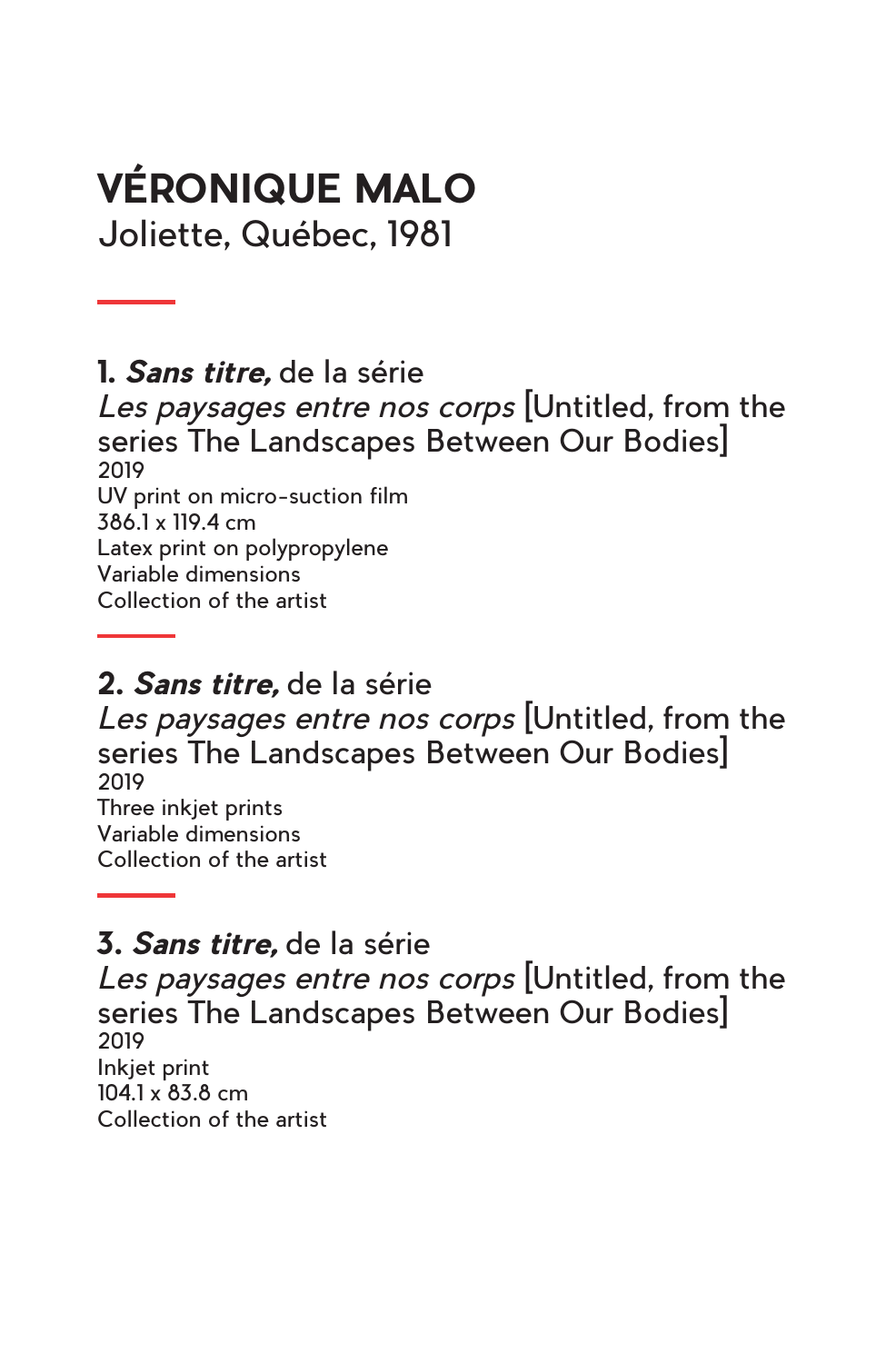#### **4.** *Sans titre,* de la série

*Les paysages entre nos corps* [Untitled, from the series The Landscapes Between Our Bodies] 2019 Inkjet print 124.5 x 99 cm Collection of the artist

#### **5.** *Sans titre,* de la série

*Les paysages entre nos corps* [Untitled, from the series The Landscapes Between Our Bodies] 2019 Inkjet print 144.8 x 96.5 cm Collection of the artist

#### **7.** *Sans titre,* de la série

*Les paysages entre nos corps* [Untitled, from the series The Landscapes Between Our Bodies] 2019 Book of twelve postcards, edition 1 of 150 17.8 x 12.7 cm

The exhibition is accompagnied by a book of postcards showcasing unseen works by Véronique Malo along with poems by Olivier Lussier, Stéphanie Roussel, Sébastien Sauvageau, Hugo Bourdelais, Frédéric Généreux, Tanya Millette and Claire-Hélène Piuze. The book is a limited edition of 150 copies, including twelve poetic photographs and an eight-page booklet. It is available for sale at the Musée's Boutique.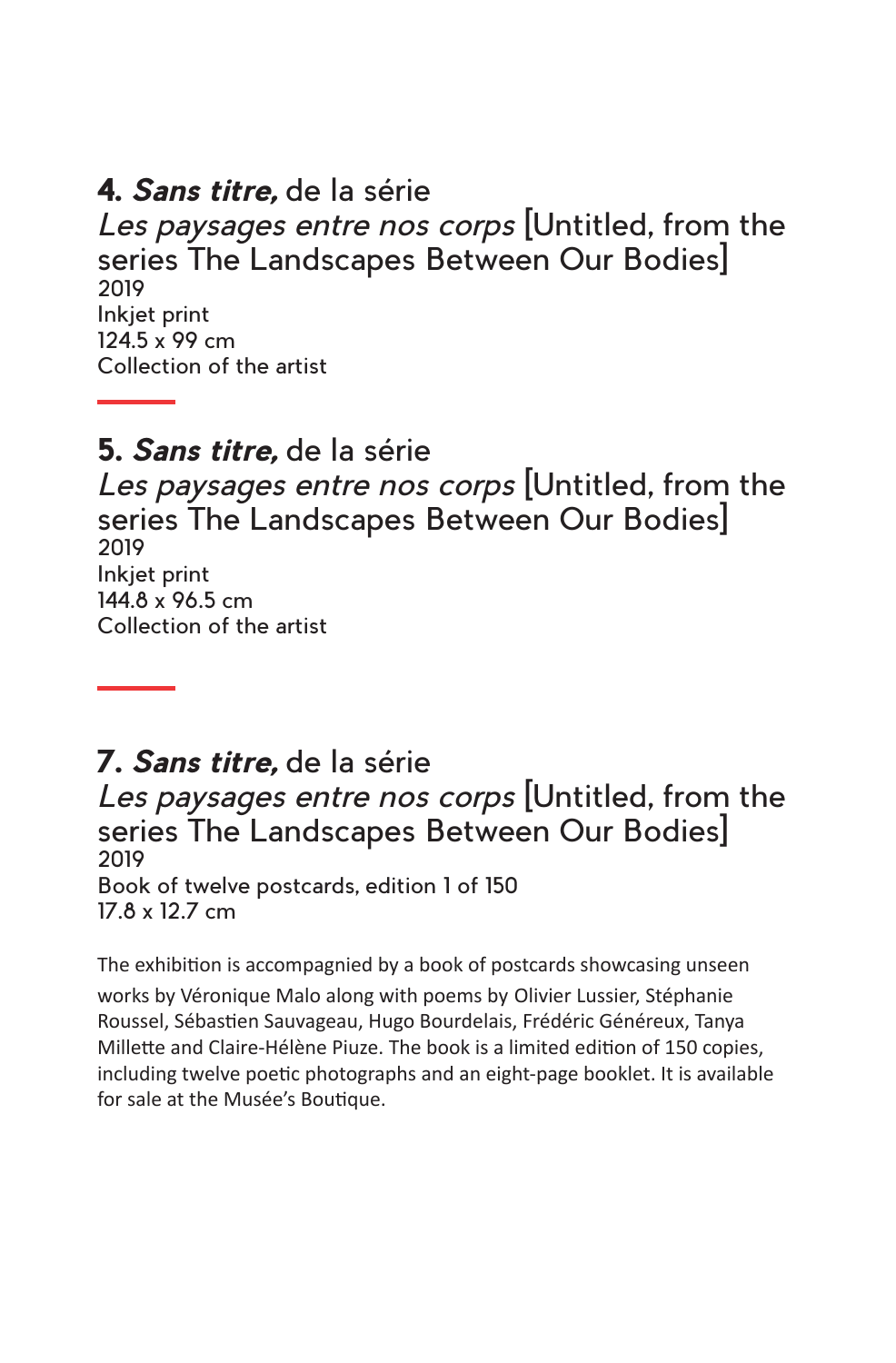# **FLOOR PLANS**

### 1<sup>st</sup> floor

Salle Power Corporation du Canada